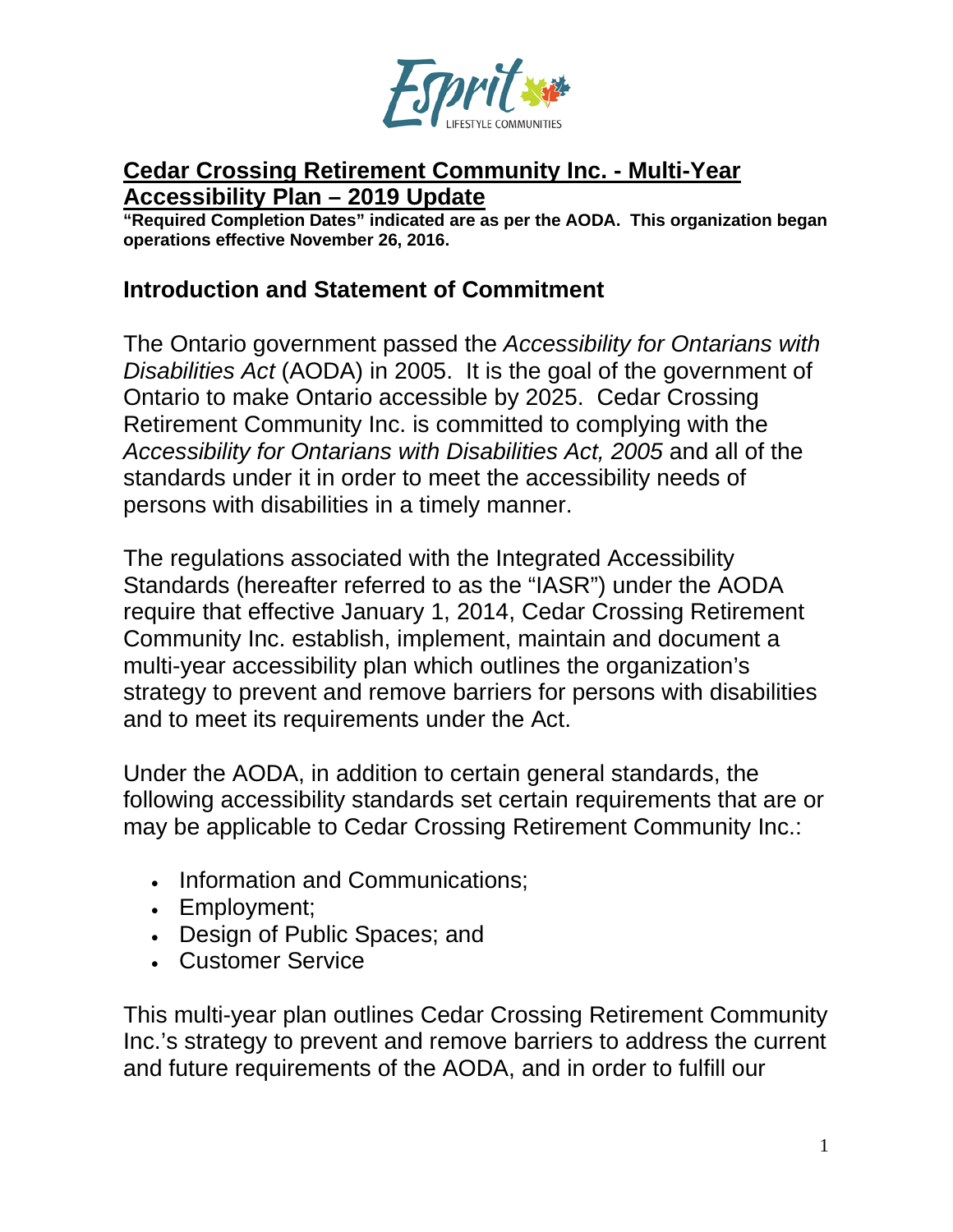

commitment as outlined in Cedar Crossing Retirement Community Inc.'s Accessibility Policies.

In accordance with the requirements set out in the IASR, Cedar Crossing Retirement Community Inc. will:

- Post this plan on its website ([INSERT WEBSITE NAME]);
- Provide this plan in an accessible format, upon request; and
- Review and update this plan at least once every five years

This Plan has been updated to include Cedar Crossing Retirement Community Inc.'s planned Accessibility strategies for the review period beginning January 1, 2019.

## **Overview**

Integrated Accessibility Standards Regulations

- 1. Emergency Procedure, Plans or Public Safety Information
- 2. Workplace Emergency Response Information
- 3. Training
- 4. Information and Communication Standards
	- a. Feedback, Accessible Formats and Communication **Supports**
	- b. Accessible Websites and Web Content
- 5. Employment Standards
	- a. Recruitment
	- b. Informing Employees of Supports
	- c. Documented Individual Accommodation Plans/Return to Work Process
	- d. Performance Management, Career Development and Redeployment
- 6. Design of Public Spaces
- 7. Customer Service
	- a. Establishment of Policies
	- b. Use of Service Animals and Support Persons
	- c. Notice of Temporary Disruptions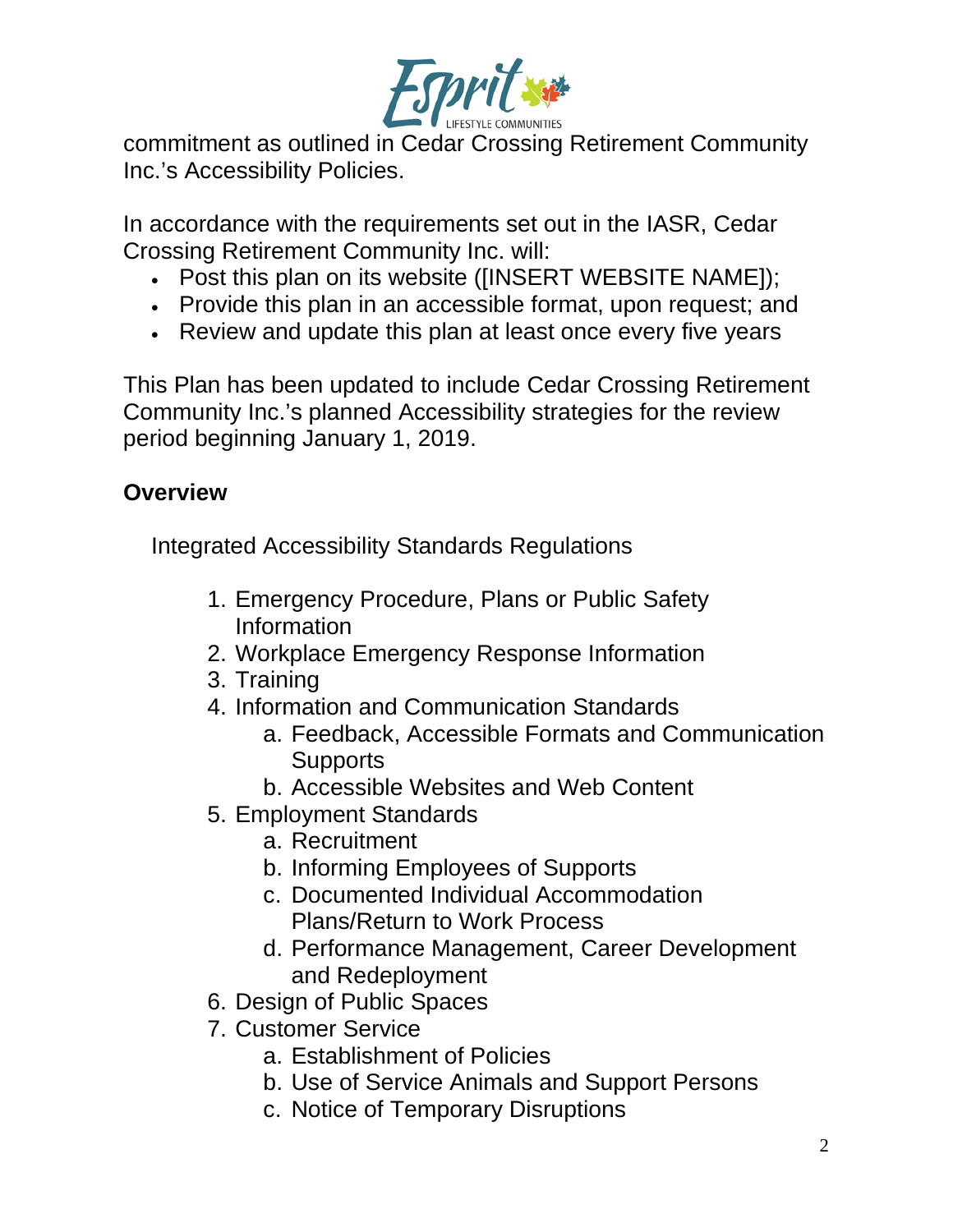

- d. Training of Staff
- e. Feedback Process
- f. Format of Documents

## **Integrated Accessibility Standards Regulation**

## **1. Emergency Procedure, Plans or Public Safety Information**

### **Commitment:**

Cedar Crossing Retirement Community Inc. is committed to complying with the provisions of the AODA in respect of this requirement, with the objective of making our company premises safer for persons with disabilities during emergency circumstances.

### **Action Taken:**

The following measures have been implemented by Cedar Crossing Retirement Community Inc.:

• Emergency procedures, plans and public safety information that are prepared by Cedar Crossing Retirement Community Inc. and made available to the public, will be made available in an accessible format or with appropriate communication supports, as soon as practicable, upon request;

### **Required compliance date: January 1, 2012 Status: Completed.**

## **2. Workplace Emergency Response Information**

### **Commitment:**

Where Cedar Crossing Retirement Community Inc. is aware that an employee has a disability and that there is a need for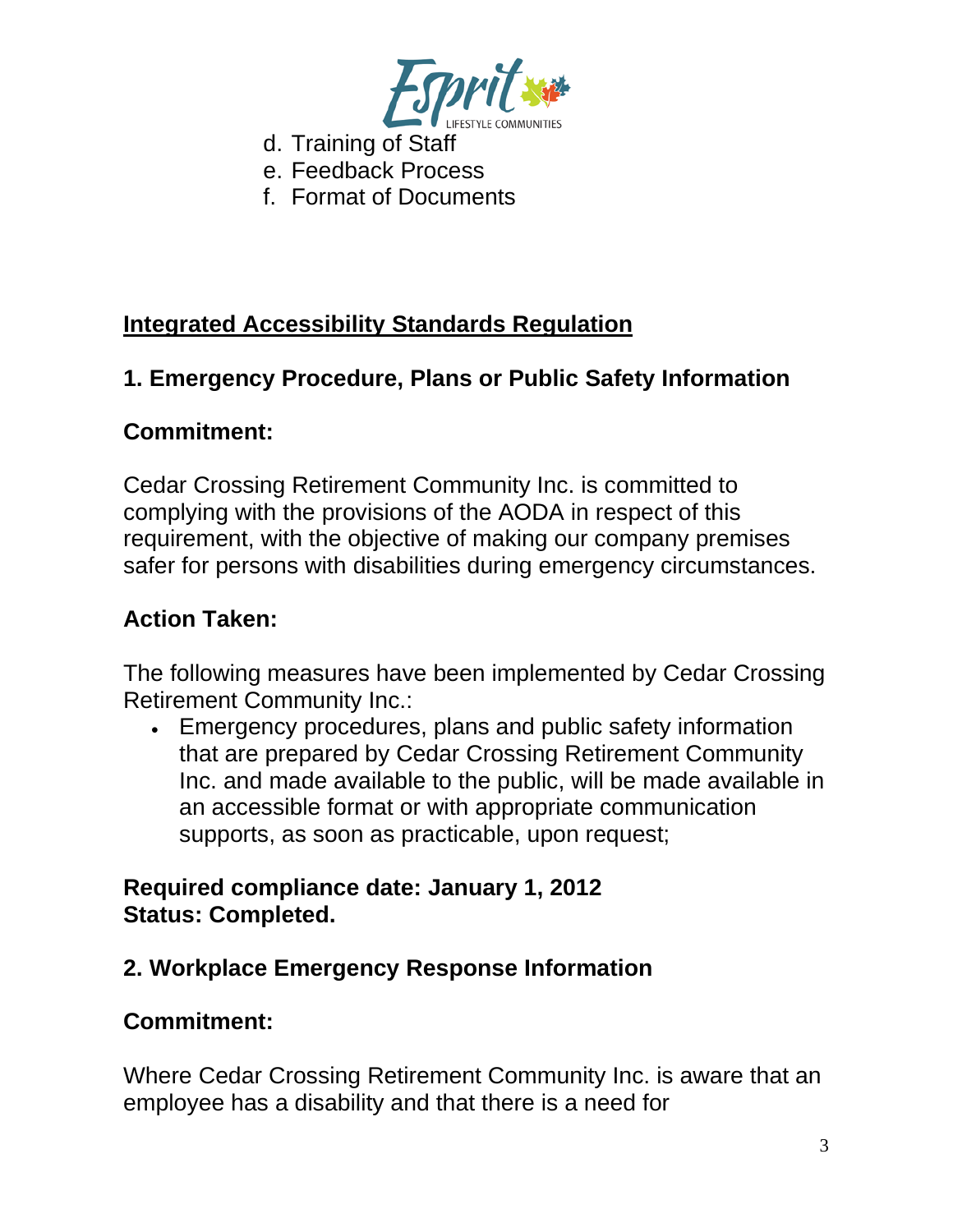

accommodation, individualized workplace emergency response information will be provided to the employee as soon as practicable if such information is necessary given the nature of the employee's disability.

## **Actions Taken:**

The following measures have been implemented by Cedar Crossing Retirement Community Inc.:

- Where the organization becomes aware of the need to accommodate an employee's disability, and if the employee's disability is such that the individualized emergency response information is necessary, Cedar Crossing Retirement Community Inc. will provide individualized workplace emergency response information to the employee with the disability as soon as practicable after it becomes aware of the need.
- If an employee who receives individualized workplace emergency response information requires assistance, with the employee's consent, Cedar Crossing Retirement Community Inc. will provide the workplace emergency response information to the person designated by the organization to provide assistance to the employee.
- Cedar Crossing Retirement Community Inc. will review the individualized workplace emergency response information when:
	- the employee moves to a different location in the organization;
	- the employee's overall accommodations needs or plans are reviewed; and/or
	- Cedar Crossing Retirement Community Inc. reviews its general emergency response policies.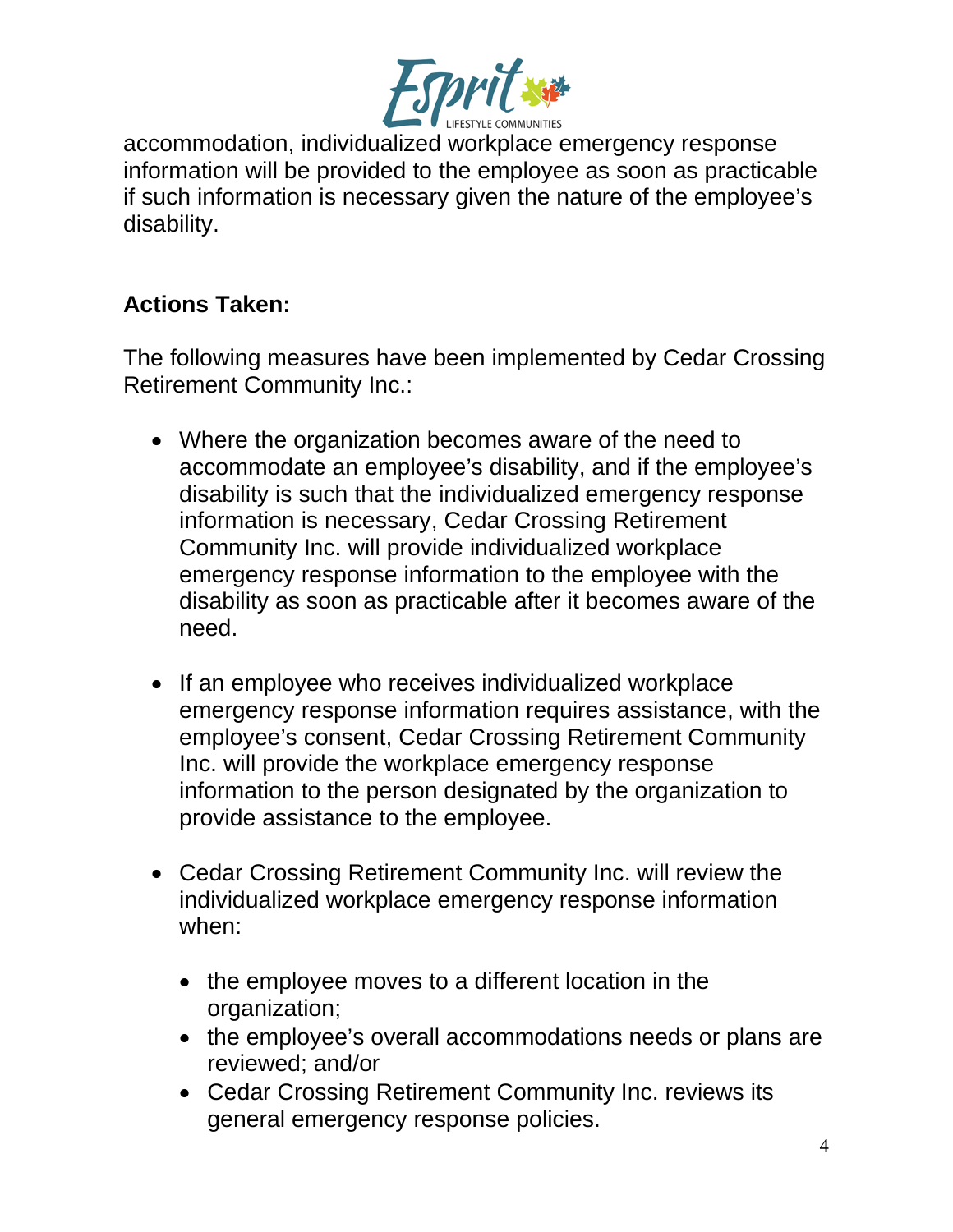

### **Required compliance date: January 1, 2012 Status: Completed and acknowledged.**

**UPDATE: Actions Taken:** In 2018, Cedar Crossing Retirement Community Inc. created a specific template for Emergency Response Plan information to more easily facilitate the organization's obligations under this requirement.

## **3. Accessibility Policies and Multi-Year Accessibility Plan**

### **Commitment:**

The organization commits to making its policy documents publicly available, and will provide them in an accessible format upon request.

The organization will:

- Establish, implement, maintain and document a multi-year accessibility plan, which outlines the organization's strategy to prevent and remove barriers and meet its requirements under this Regulation;
- Post the accessibility plan on our website and provide the plan in an accessible format upon request; and
- Review and update the accessibility plan at least once every five years.

**Required Compliance Date: January 1, 2014 Status: Completed and acknowledged.**

**Most Recent Latest Date for Plan Review: January 1, 2019 Status: Completed.**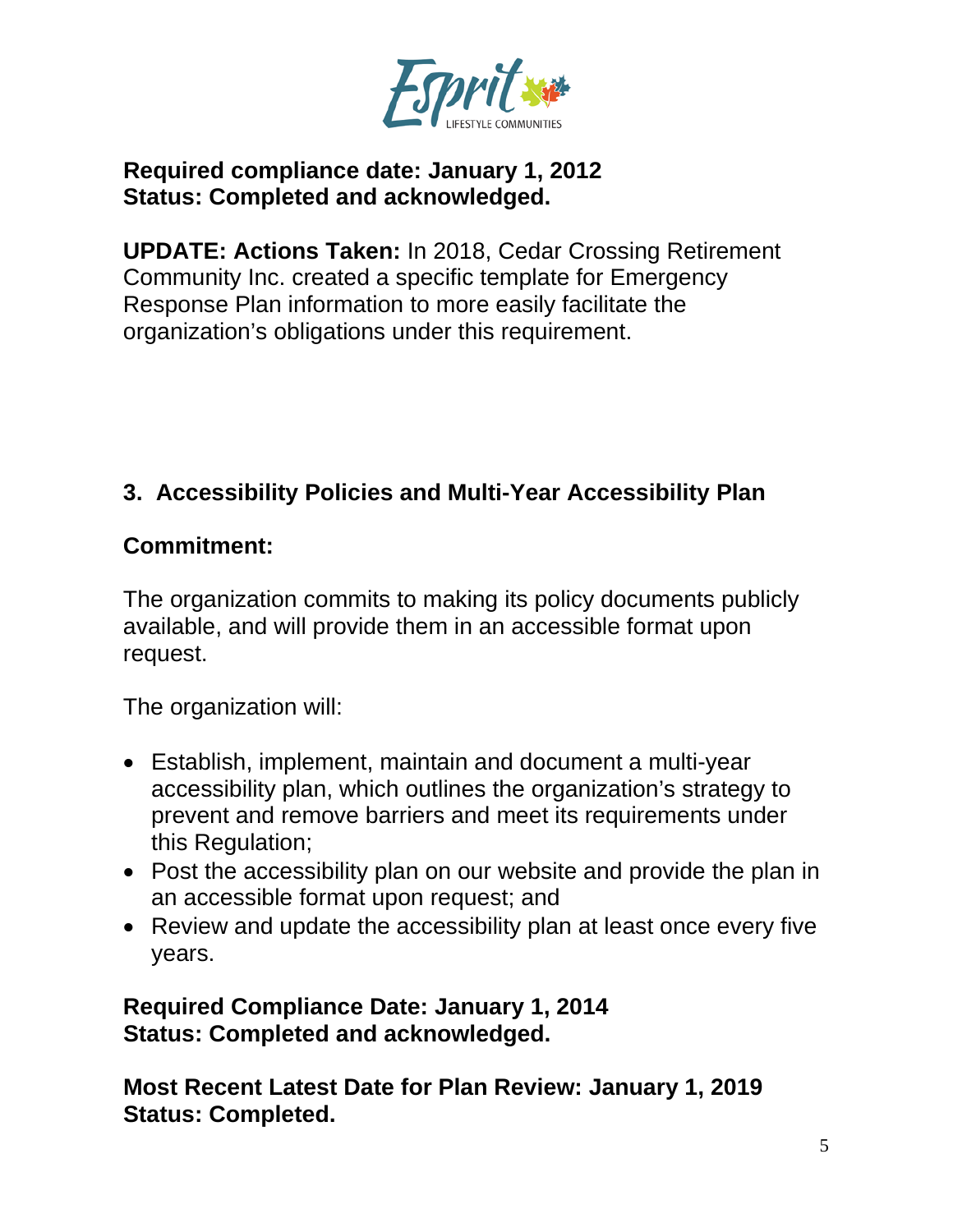

## **Next Latest Date for Plan Review: January 1, 2024.**

# **4. Self-Service Kiosks (Effective January 1, 2014)**

### **Commitment:**

The organization will have regard to accessibility for persons with disabilities when designing, procuring or acquiring self-service kiosks.

### **Required Compliance Date: January 1, 2014 Status: Acknowledged.**

# **5. Training**

## **Commitment:**

Cedar Crossing Retirement Community Inc. is committed to implementing a process to ensure that all employees, volunteers, and all other persons who provide goods, services and facilities on Cedar Crossing Retirement Community Inc.'s behalf, and persons participating in the development and approval of Cedar Crossing Retirement Community Inc.'s policies, are provided with appropriate training on the requirements of the IASR and on the Ontario Human Rights Code as it pertains to persons with disabilities, and are provided with such training as soon as practicable.

# **Actions Taken:**

In accordance with the IASR, Cedar Crossing Retirement Community Inc.:

• Developed and provided the appropriate training on the requirements of the IASR and on the Ontario Human Rights Code as it pertains to persons with disabilities, to employees,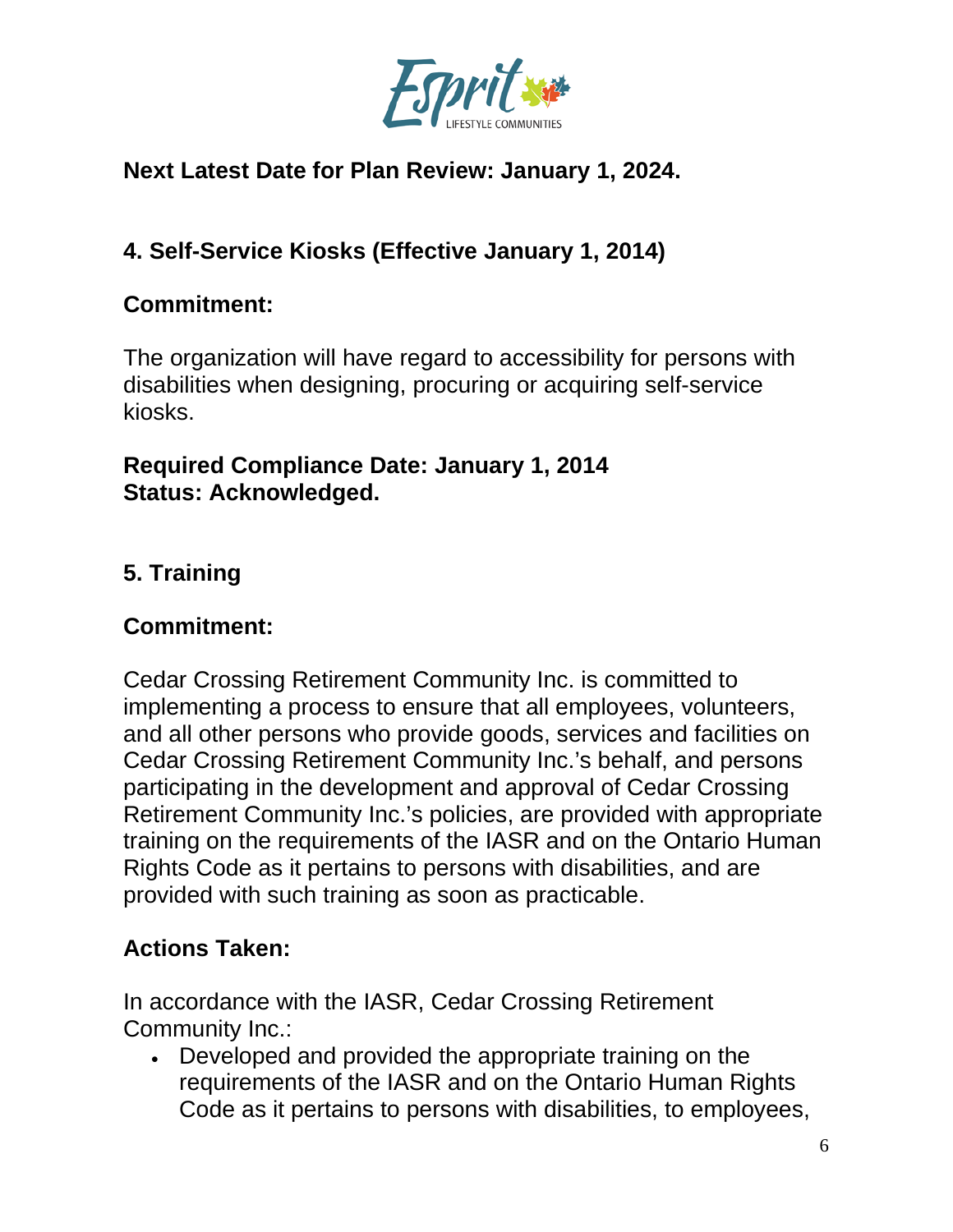

volunteers, third-party contractors who provide goods, services and facilities on Cedar Crossing Retirement Community Inc.'s behalf, and persons participating in the development and approval of the Cedar Crossing Retirement Community Inc.'s policies;

- Provided the training referenced above as soon as was practicable;
- Kept and maintains a record of the training provided, including the dates that the training was provided and the number of individuals to whom it was provided;
- Will ensure that training is provided on any changes to the prescribed policies on an ongoing basis.

# **Required compliance date: January 1, 2015; Updated: July 1, 2016**

**Status: Completed and acknowledged.**

# **6. Information and Communication Standards**

# **Commitment:**

Cedar Crossing Retirement Community Inc. is committed to complying with the provisions of the AODA in respect of this requirement, with the objective of making applicable company information and communications accessible to persons with disabilities.

## **(i) Feedback, Accessible Formats and Communication Supports**

# **Actions Taken:**

In accordance with the IASR, Cedar Crossing Retirement Community Inc. will: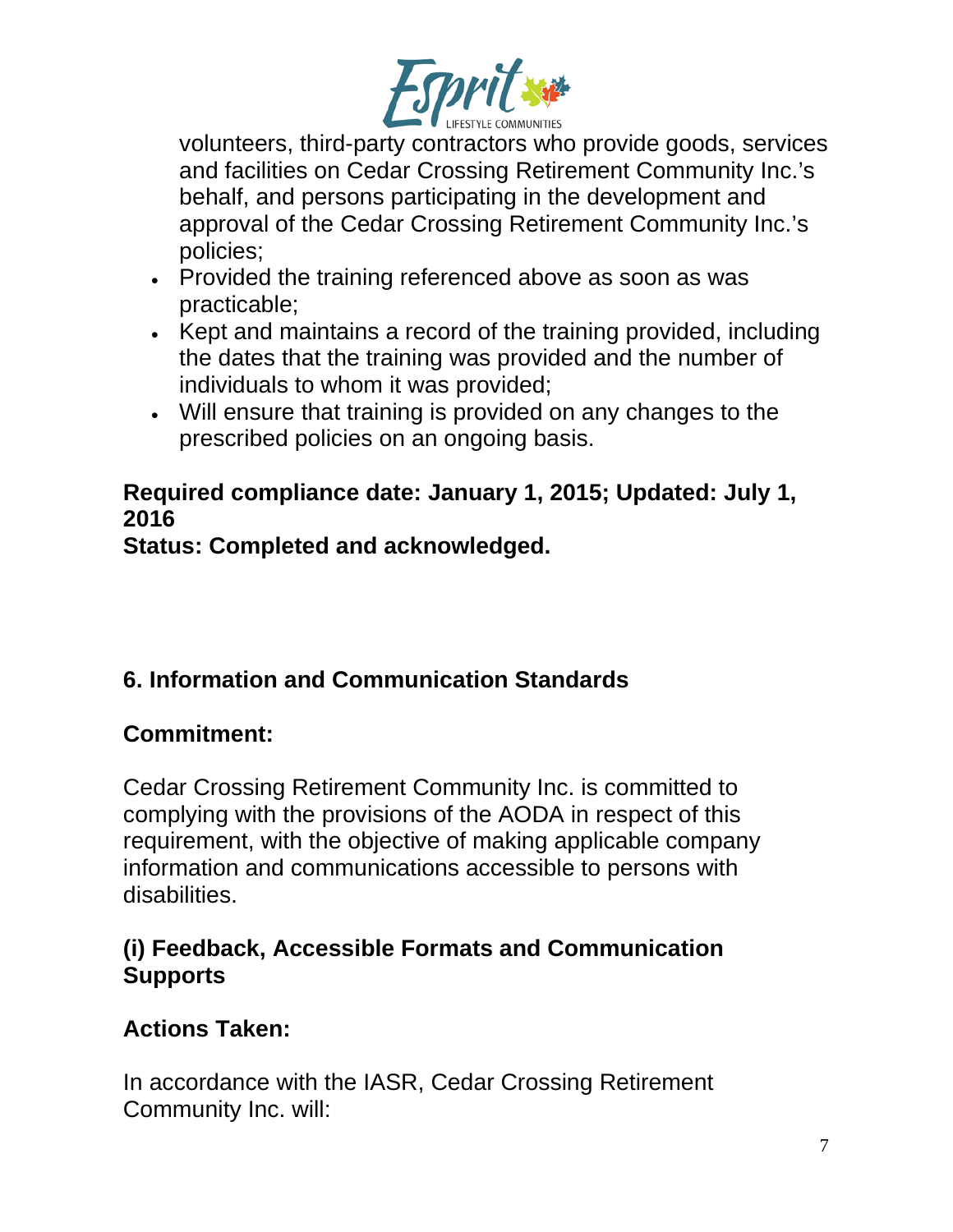

- Ensure that feedback processes are accessible to persons with disabilities by providing or arranging for the provision of accessible formats and communications supports, upon request. The organization will notify the public about the availability of accessible formats and communication supports.
- Except as otherwise provided for under the IASR, provide or arrange for the provision of accessible formats and communication supports upon request for persons with disabilities in a timely manner that takes into account the person's accessibility needs.
- Consult with the person making the request in determining the suitability of an accessible format or communication support.
- Notify the public about the availability of accessible formats and communication supports.

### **Required compliance dates:**

**January 1, 2015 – Feedback-related provisions Status: Completed.**

**January 1, 2016 – Accessible Formats & Communication Supports-related Status: Completed.**

### **(ii) Accessible Websites and Web Content**

#### **Actions Taken/Planned Action:**

In accordance with the IASR, Cedar Crossing Retirement Community Inc. will ensure that Cedar Crossing Retirement Community Inc.'s public websites and online content conform with the World Wide Web Consortium Web Content Accessibility Guidelines (WCAG) 2.0, Level A (new websites and online content) by January 1, 2014, to Level AA for all content by January 1, 2021.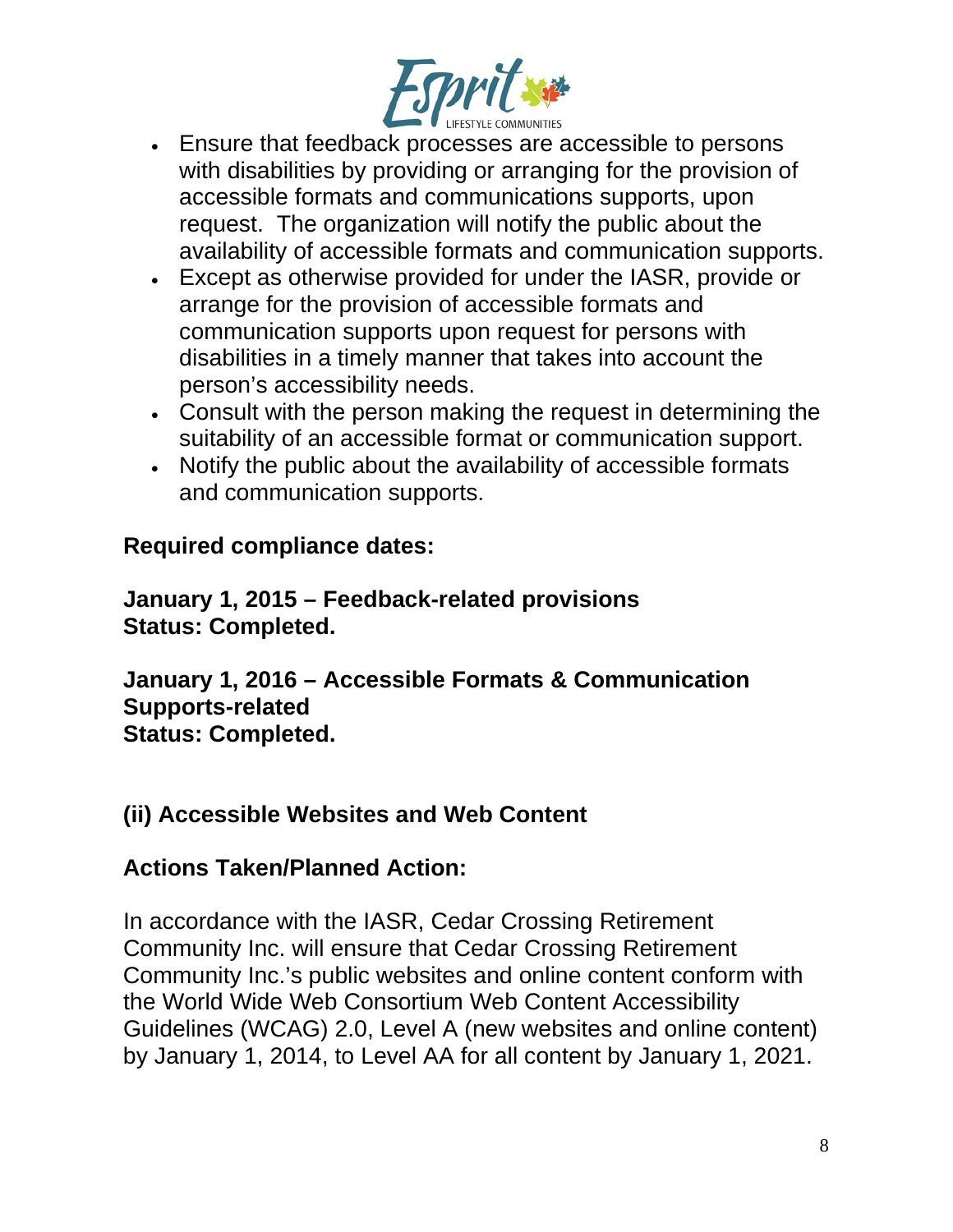

### **Required compliance date: January 1, 2014 – WCAG 2.0 Level A – new Internet websites and web content,**

### **Status: Level A – Completed and acknowledged.**

**UPDATE:** Cedar Crossing Retirement Community Inc. continues to review its websites and web content for compliance with the standard and have engaged an expert outside web design firm to help Cedar Crossing Retirement Community Inc. be compliant meet its obligations effective January 1, 2021, with respect to internet websites and web content.

### **January 1, 2021 – WCG 2.0 Level AA – all Internet websites and web content, except for exclusions set out in the IASR.**

**Level AA – In process.**

### **7. Employment Standards (also see "2. Workplace Emergency Response Information" above)**

# **(i) Recruitment**

### **Commitment:**

Cedar Crossing Retirement Community Inc. is committed to complying with the provisions of the AODA in respect of this requirement, with the objective of making the recruitment process accessible to persons with disabilities.

## **Actions Taken:**

In accordance with the IASR, Cedar Crossing Retirement Community Inc. does the following:

## **Recruitment General**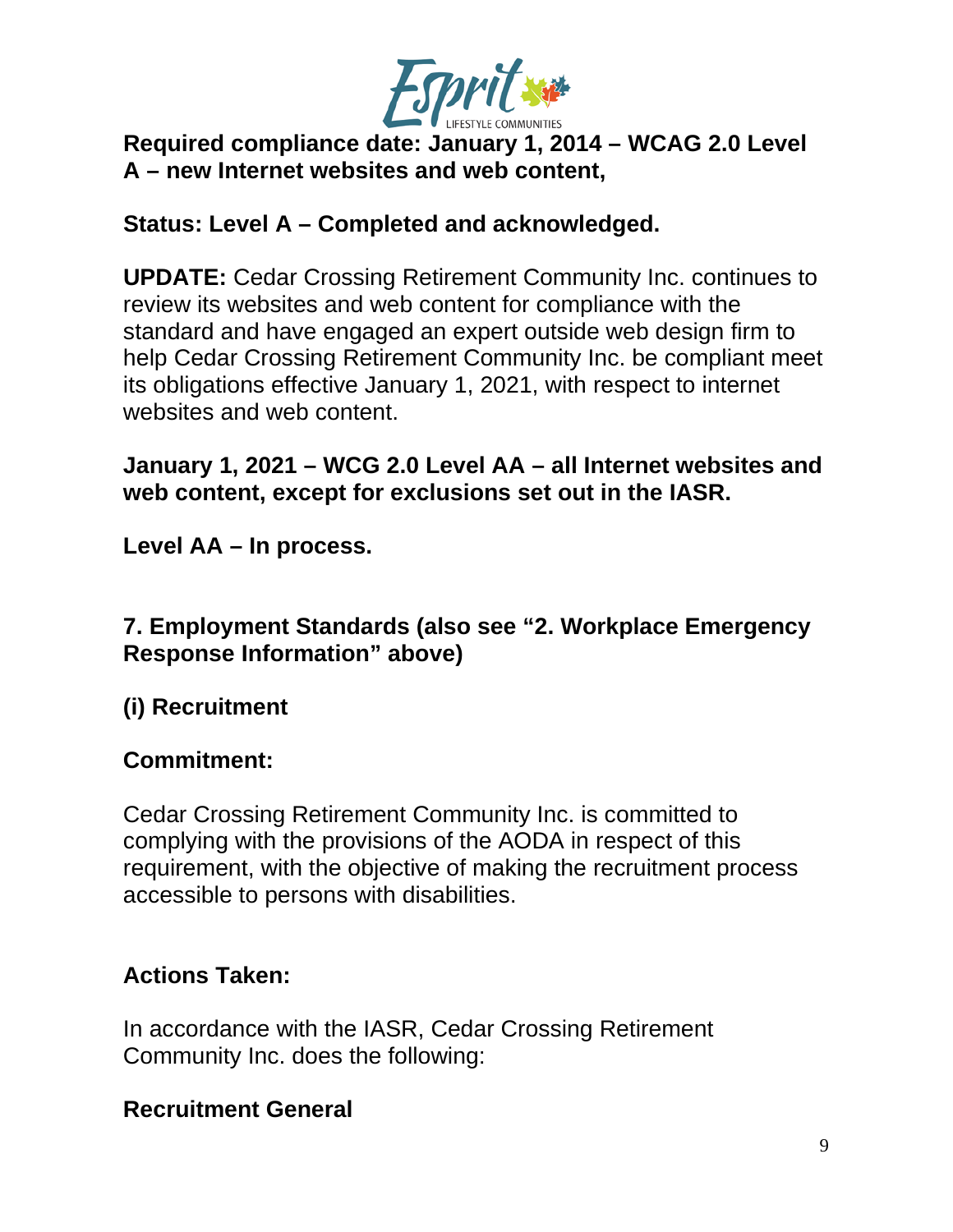

Cedar Crossing Retirement Community Inc. notifies employees and the public of the availability of accommodation for applicants with disabilities in the recruitment process. This will include:

This initially involved a review and modification of existing recruitment policies, procedures, processes and templates and presently involves specifying that accommodation is available for applicants with disabilities on Cedar Crossing Retirement Community Inc.'s website and on job postings.

### **Recruitment, Assessment and Selection**

Cedar Crossing Retirement Community Inc. notifies job applicants, when they are individually selected to participate in an assessment or selection process, that accommodations are available upon request in relation to the materials or processes to be used in the assessment/selection process.

This initially involved a review and modification of existing recruitment policies, procedures, processes and templates and presently involves:

- Inclusion of availability of accommodation notice as part of the script in the scheduling of an interview and/or assessment;
- If a selected applicant requests an accommodation, consultation with the applicant and arranging for provision of suitable accommodations in a manner that takes into account the applicant's accessibility needs due to disability.

### **Notice to Successful Applicants**

When making offers of employment, Cedar Crossing Retirement Community Inc. notifies the successful applicant of its policies for accommodating employees with disabilities.

This initially included a review and modification of existing recruitment policies, procedures, processes and templates and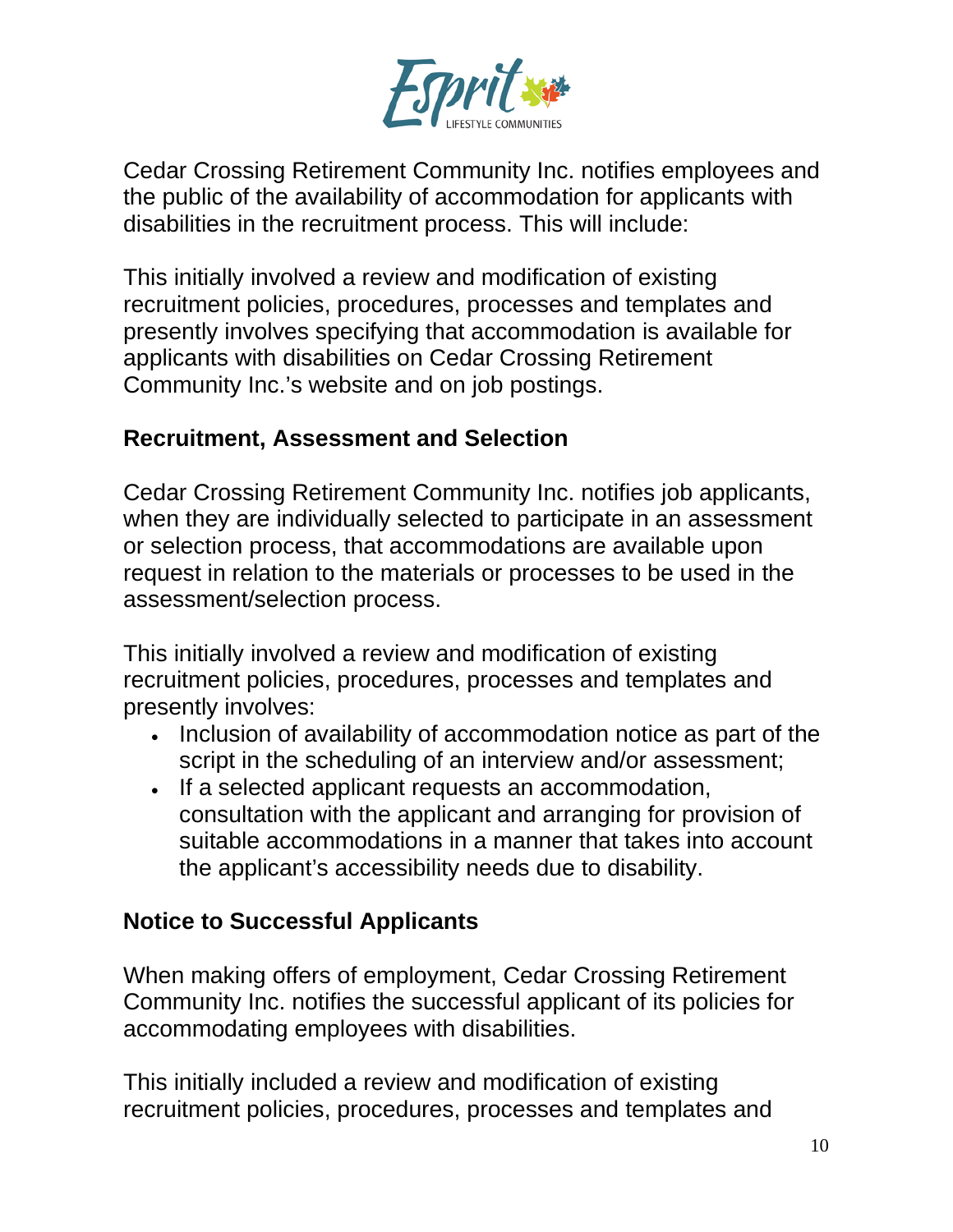

presently involves inclusion of notification of Cedar Crossing Retirement Community Inc.'s policies on accommodating employees with disabilities in offer of employment letters.

**Required compliance date: January 1, 2016 Status: Completed.**

## **(ii) Employee Supports**

### **Commitment:**

Cedar Crossing Retirement Community Inc. is committed to complying with the provisions of the AODA in respect of this requirement, with the objective of informing employees of available accessibility supports.

### **Actions Taken:**

In accordance with the IASR, Cedar Crossing Retirement Community Inc.:

- Informs its employees of its policies used to support its employees with disabilities, including, but not limited to, policies on the provision of job accommodations that take into account an employee's accessibility needs due to disability.
- Provides the information required to new employees as soon as practicable after they begin their employment.
- Provides updated information to its employees whenever there is a change to existing policies on the provision of job accommodations that take into account an employee's accessibility needs due to disability.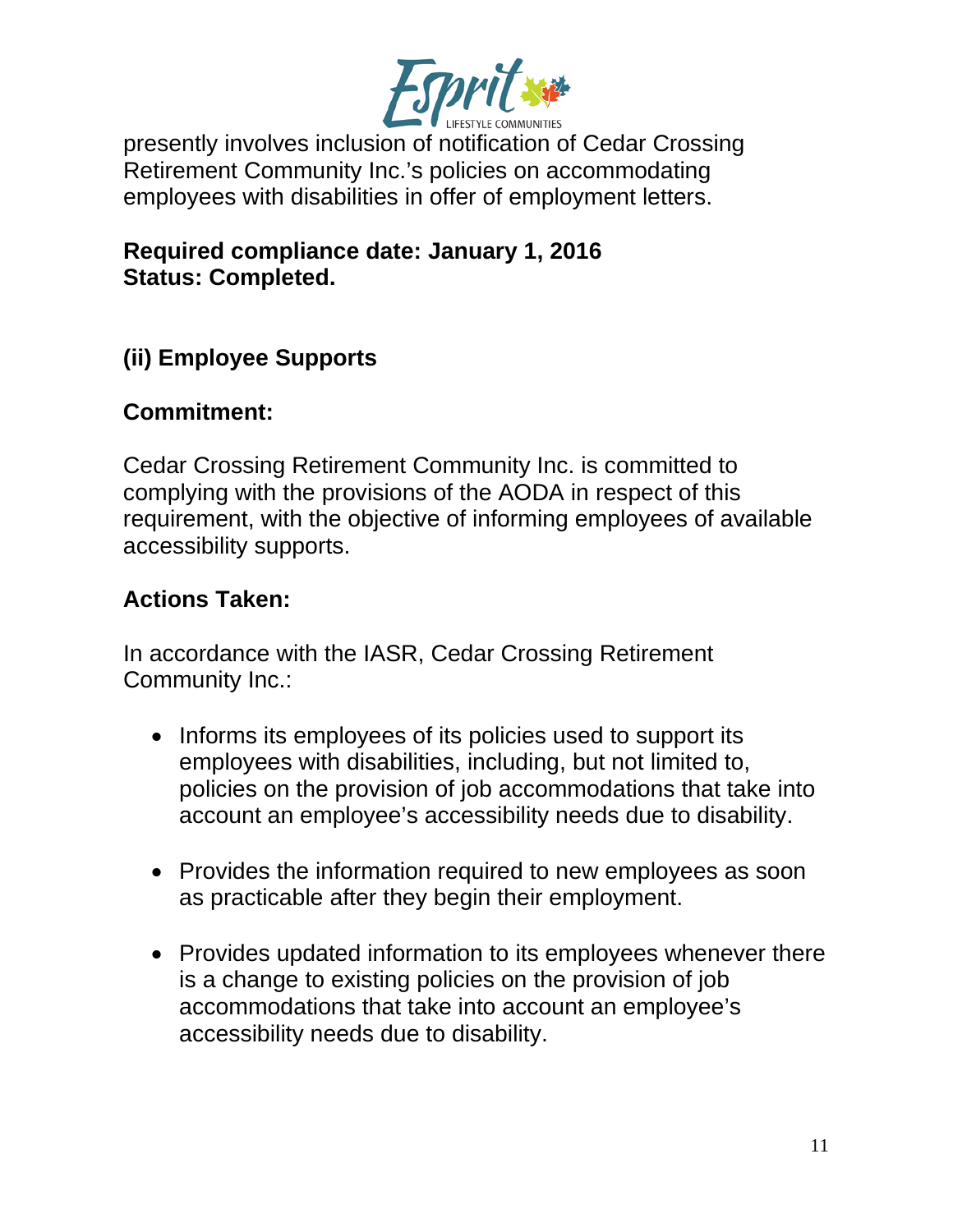

- Where an employee with a disability requests it, consults with the employee to provide or arrange for the provision of accessible formats and communication supports for:
	- Information that is needed in order to perform the employee's job; and
	- Information that is generally available to employees in the workplace.
	- Cedar Crossing Retirement Community Inc. consults with the employee making the request in determining the suitability of an accessible format or communication support.

#### **Required compliance date: January 1, 2016 Status: Completed.**

### **c. Documented Individual Accommodation Plans/Return to Work Process**

# **Commitment:**

Cedar Crossing Retirement Community Inc. is committed to complying with the provisions of the AODA in respect of this requirement, with the objective of improving accommodation and return to work processes in the workplace.

# **Actions Taken:**

Cedar Crossing Retirement Community Inc.'s existing policies were reviewed to include processes that Cedar Crossing Retirement Community Inc. follows to accommodate an employee with a disability and to facilitate an employee's return to work after absenteeism due to disability.

Cedar Crossing Retirement Community Inc. reviewed and assessed the existing policies to ensure that they include a process for the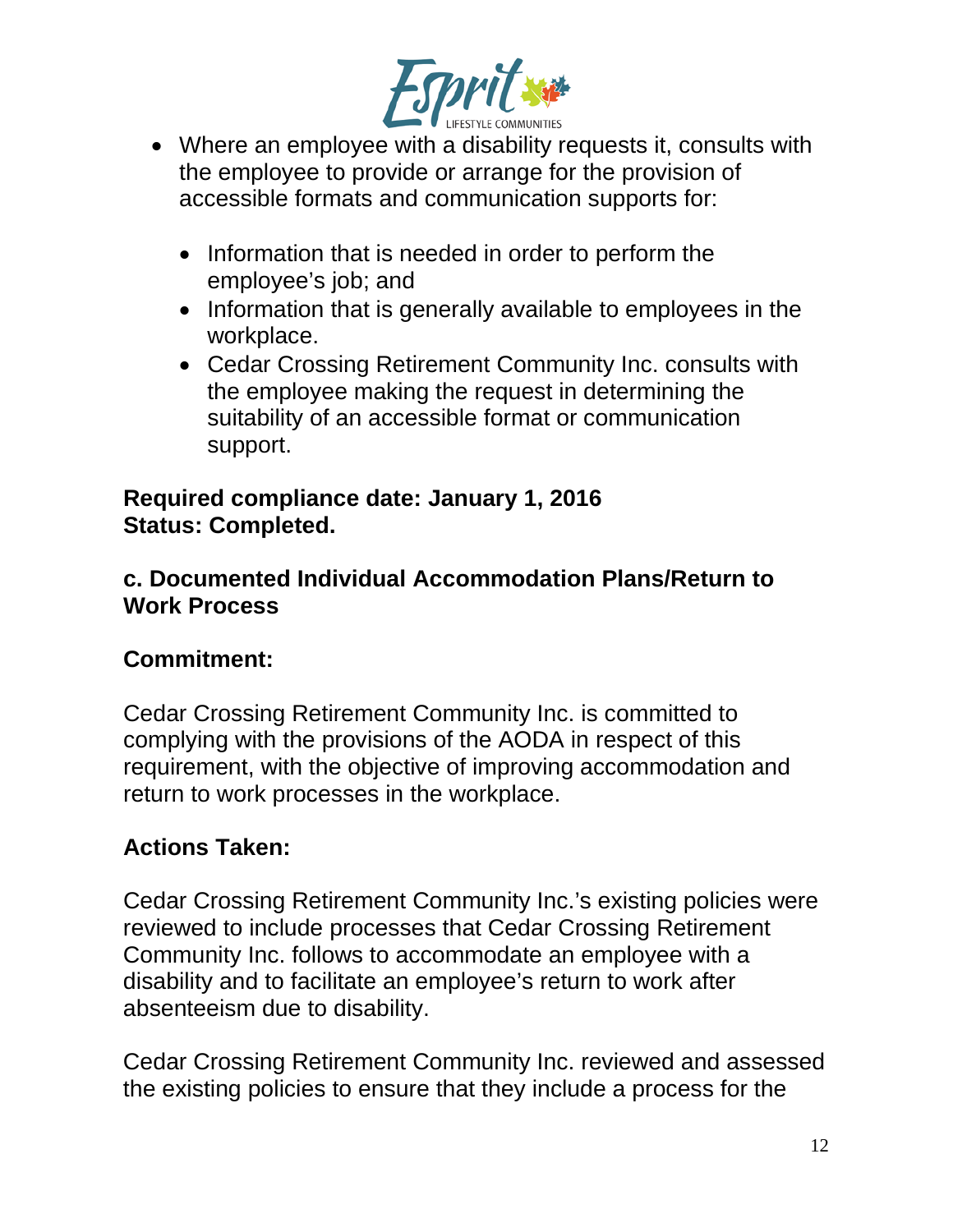

development of documented individual accommodation plans for employees with a disability, if such plans are required.

Cedar Crossing Retirement Community Inc. also ensures that the process for the development of documented individual accommodation plans includes the following elements:

- The manner in which an employee requesting accommodation can participate in the development of the individual accommodation plan.
- The means by which the employee is assessed on an individual basis.
- The manner in which Cedar Crossing Retirement Community Inc. can request an evaluation by an outside medical or other expert, at Cedar Crossing Retirement Community Inc.'s expense, to assist Cedar Crossing Retirement Community Inc. in determining if accommodation can be achieved and, if so, how accommodation can be achieved.
- The manner in which the employee can request the participation of a representative from their bargaining agent, where the employee is represented by a bargaining agent, or other representative from the workplace, where the employee is not represented by a bargaining agent, in the development of the accommodation plan.
- The steps taken to protect the privacy of the employee's personal information.
- The frequency with which the individual accommodation plan will be reviewed and updated and the manner in which it will be done.
- If an individual accommodation plan is denied, the manner in which the reasons for the denial will be provided to the employee.
- The means of providing the individual accommodation plan in a format that takes into account the employee's accessibility needs due to disability.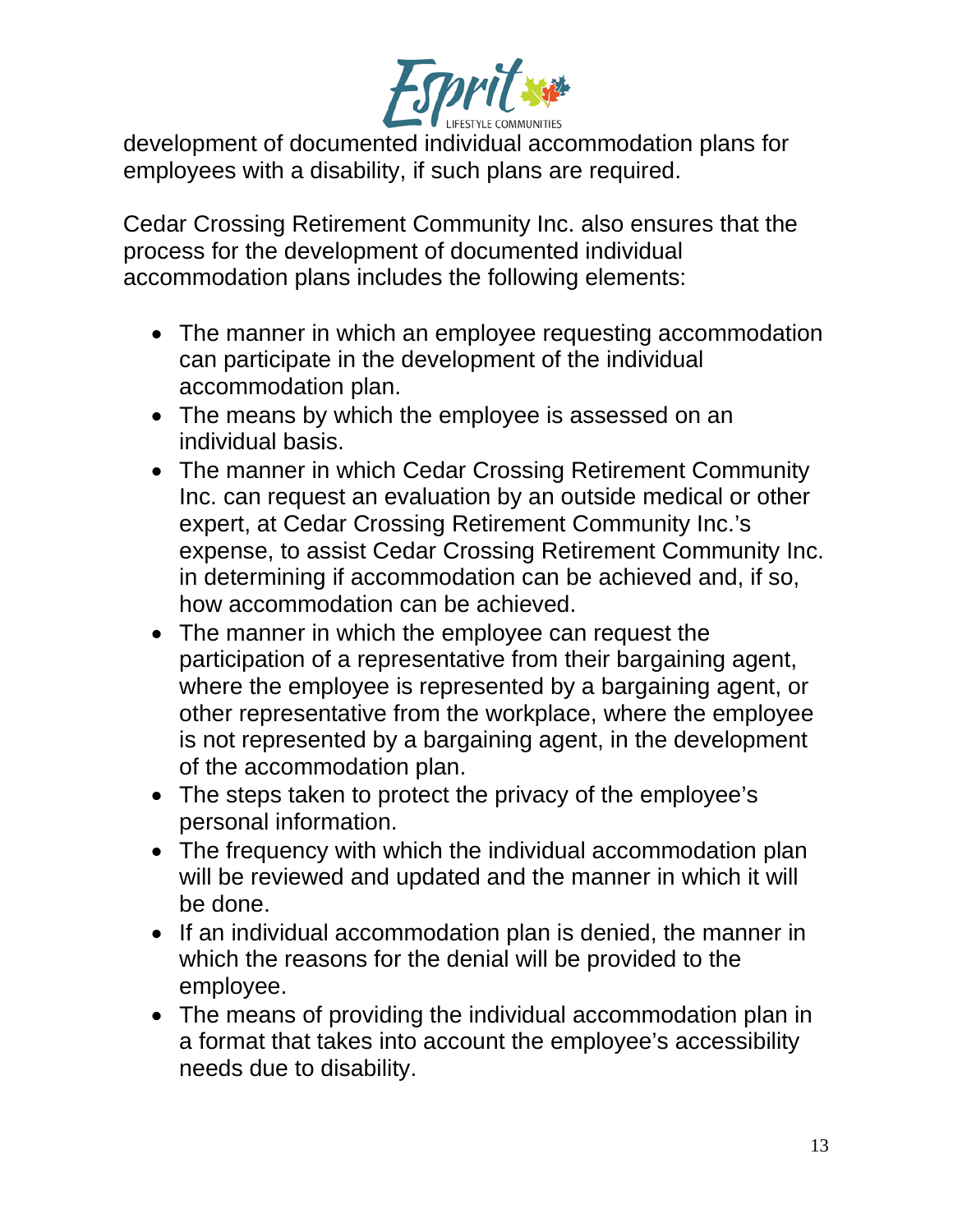

Individual accommodation plans:

- If requested, include any information regarding accessible formats and communications supports provided, as required in the Standard;
- If required, include individualized workplace emergency response information, as required in the Standard; and
- Identify any other accommodation that is to be provided.

Cedar Crossing Retirement Community Inc. ensures that the return to work process as set out in its existing policies outlines the steps Cedar Crossing Retirement Community Inc. will take to facilitate the employee's return to work after a disability-related absence, outlines the development of a written individualized return to work plan for such employees, and requires the use of individual accommodation plans, as discussed above, in the return to work process.

### **Required compliance date: January 1, 2016 Status: Completed.**

### **d. Performance Management, Career Development and Redeployment**

## **Commitment:**

Cedar Crossing Retirement Community Inc. takes into account the accessibility needs of employees with disabilities, as well as individual accommodation plans:

- When using its performance management process in respect of employees with disabilities;
- When providing career development and advancement to its employees with disabilities;
- When redeploying employees with disabilities.

# **Actions Taken:**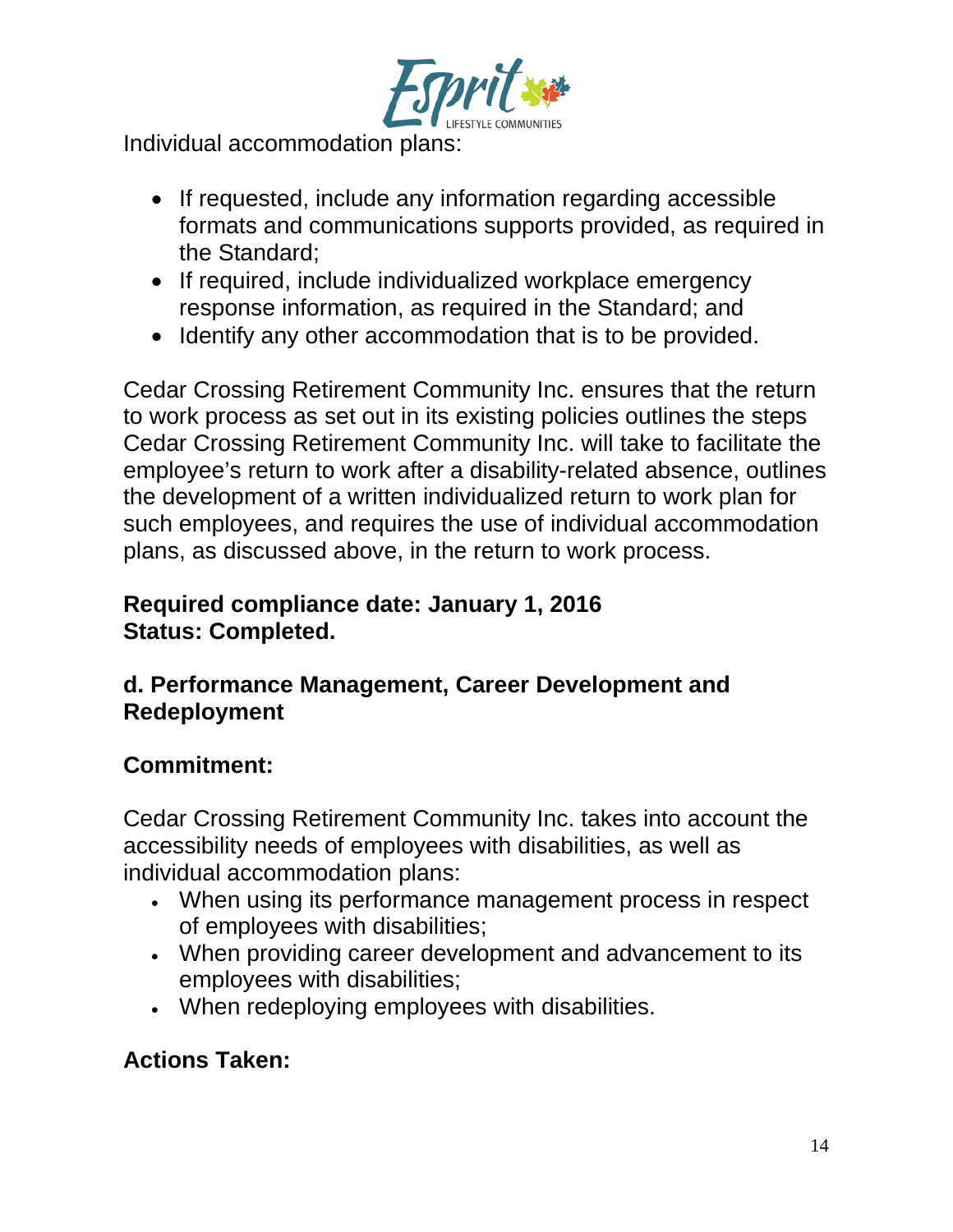

In accordance with the IASR, Cedar Crossing Retirement Community Inc. will:

- Reviews, assesses and, as necessary, modifies existing policies, procedures, practices and templates to ensure compliance with the IASR;
- Takes the accessibility needs of employees with disabilities and, as applicable, their individualized accommodation plans, into account when:
	- <sup>o</sup> Assessing performance
	- <sup>o</sup> Managing career development and advancement
	- <sup>o</sup> Redeployment is required

#### **Required compliance date: January 1, 2016 Status: Completed.**

### **8. Design of Public Spaces Standard (Accessibility Standards for the Built Environment)**

Cedar Crossing Retirement Community Inc. follows the standards set out in the Design of Public Spaces Standard in circumstances where it qualifies as an obligated organization under the Act and constructs or redevelops any public space to which the Act applies.

Cedar Crossing Retirement Community Inc.'s company policies for preventive and emergency maintenance apply equally to the accessible elements of any public spaces within our built environment to which the Act applies.

Where accessible elements attached to any public spaces to which the Act applies are not in working order due to temporary disruptions, the organization will issue a public notice in a timely manner in the event of a planned or unexpected disruption of service or inaccessibility of facilities used by persons with disabilities. The notice will include the reason of the disruption, the anticipated duration, and a description of alternative facilities or service, if any, that may be available.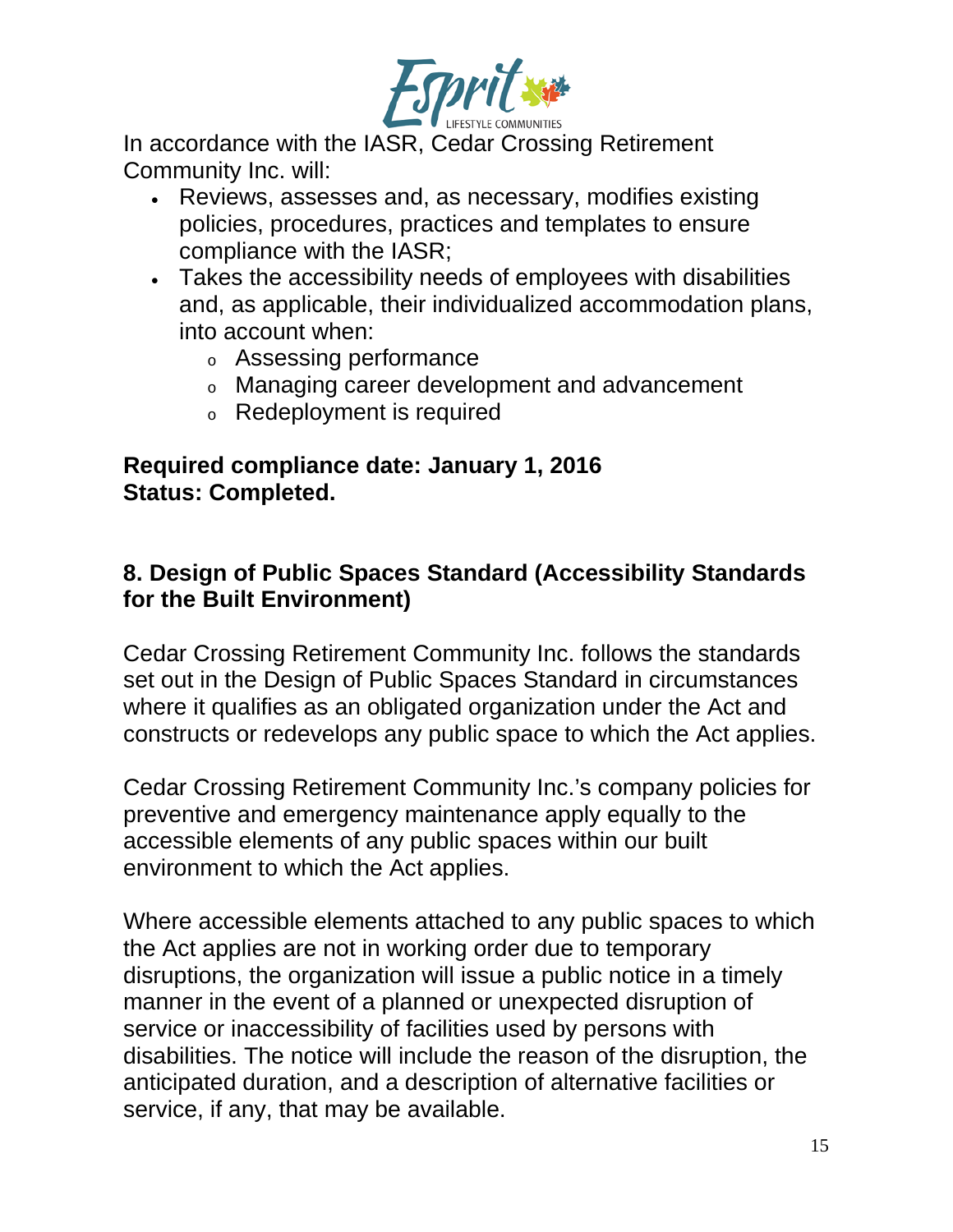

### **Required compliance date: January 1, 2017 Status: Completed.**

## **9. Customer Service Standard**

## **Commitment:**

The Customer Service Standard was created to establish accessibility standards for customer service in Ontario. In keeping with this regulation, the organization is committed to providing respectful services that focus on the unique needs of the individual.

To achieve this, the organization makes reasonable efforts to ensure that its policies, procedures and practices pertaining to the provision of goods and services to the public and other third parties adhere to the following guiding principles as set out in the IASR.

- Our goods and services must be provided in a manner that respects the dignity and independence of persons with disabilities.
- The provision of our goods or services to persons with disabilities and others must be integrated unless an alternate measure is necessary, whether temporarily or on a permanent basis, to enable a person with a disability to obtain, use or benefit from the goods or services.
- Persons with disabilities must be given an opportunity equal to that given to others to obtain, use and benefit from the goods or services.

### **Actions Taken:**

The following measures have been implemented by Cedar Crossing Retirement Community Inc.: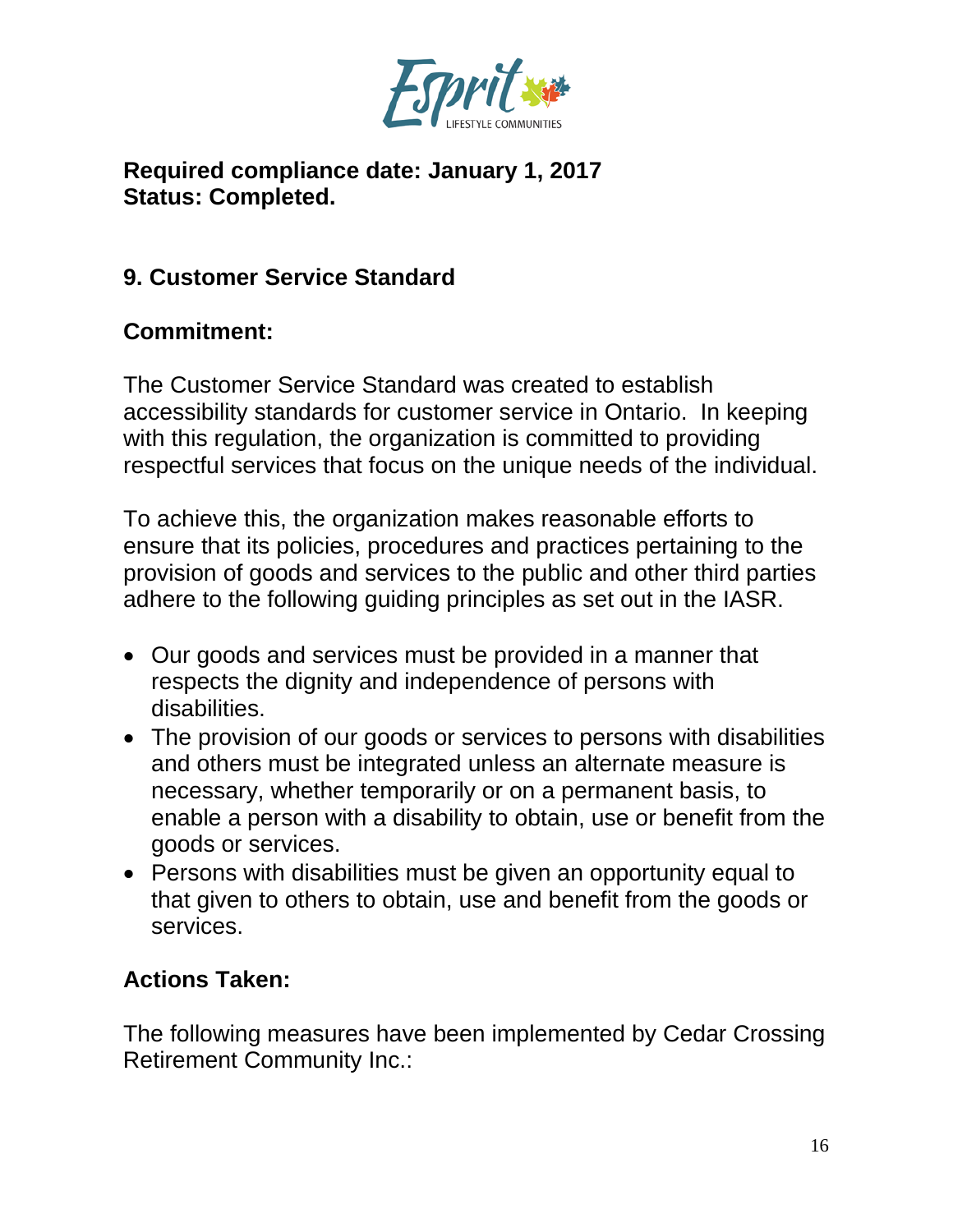

- Ensuring that the updated requirement (see reference to July 1, 2016 update below) that every person who is an employee of, or a volunteer with, Cedar Crossing Retirement Community Inc., every person who participates in developing Cedar Crossing Retirement Community Inc.'s policies and every other person who provides goods, services or facilities on behalf of Cedar Crossing Retirement Community Inc., receive training about the provision of the provider's goods, services or facilities, as the case may be, to persons with disabilities.
- Ensuring completion of accessibility training is tracked and recorded;
- Ensuring staff are trained and familiar with various assistive devices that may be used by customers with disabilities who are accessing the Cedar Crossing Retirement Community Inc.'s goods or services;
- Ensuring customers accompanied by a guide dog or other service animal in areas of Cedar Crossing Retirement Community Inc. open to the public and other third parties, are accommodated. In regards this requirement, the organization also implemented the updated requirement (see reference to July 1, 2016 update below) expanding the list of regulated health professionals able to authorize a service animal;
- Ensuring that if a person with a disability is accompanied by a support person, the support person is accommodated. In regards this requirement, the organization also implemented the updated requirement (see reference to July 1, 2016 update below) with respect to consulting with the person with the disability about the need for a support person and that such support person may only required by the organization under the circumstances described in the Act.
- Issuing a public notice in a timely manner in the event of a planned or unexpected disruption of service or inaccessibility of facilities used by persons with disabilities. The notice must include the reason of the disruption, the anticipated duration, and a description of alternative facilities or service, if any, that may be available.